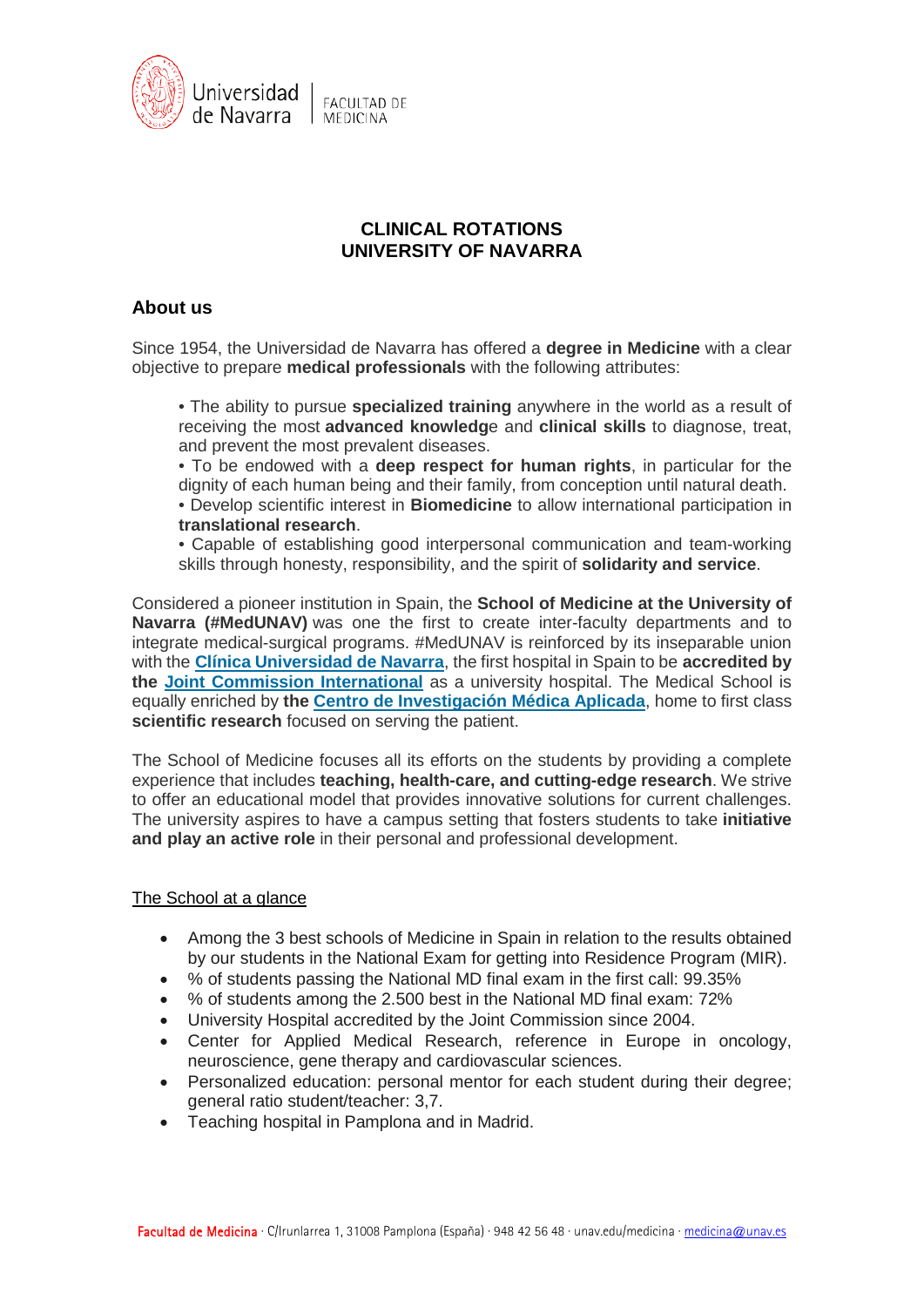

# **[Clínica Universidad de Navarra](https://www.cun.es/)**

The School of Medicine offers the possibility of participating in clinical rotations in our headquarters in Pamplona and in Madrid. Both institutions work the same and students will benefit from the same kind of principles and way of working. However we include below some of the key aspects of each destination in order to make the decision on where to rotate:

## **[Madrid](https://www.madrid.es/portal/site/munimadrid)**

It is a new brand hospital. The clinic is located at the east of the capital, at kilometer 7 of the A2, between Avenida América-A2, the Felipe Juvara Bridge and the street of the Marquesado de Santa Marta. It is possible to arrive there by bus or subway.

You can find housing near that area although some students prefer to live in the city center as there are always more activities to do and also you have the possibility of visiting museums, walking, sightseeing,... during free time.

Madrid is a big city that offers different cultural activities as the [Prado Museum,](https://www.museodelprado.es/) [music](https://www.teatro-real.com/es/?utm_source=MPC&utm_medium=cpc&utm_campaign=brandingsem&gclid=EAIaIQobChMIqvy1ku7L3QIVQoXVCh1aQg9KEAAYAiAAEgLoYvD_BwE) or sports as [football,](https://www.realmadrid.com/estadio-santiago-bernabeu) [parks](https://www.esmadrid.com/informacion-turistica/parque-del-retiro) where you can run or have a walk, typical places to eat,...

### **[Pamplona](https://www.unav.edu/en/web/conoce-la-universidad/visitanos/pamplona-viaje-unico)**

Pamplona is a small city in the North of Spain, our teaching hospital is just 100 metres far from our School of Medicine and from our Research Center. You can walk everywhere, the city is full of green areas and Pamplona is just a few hours by car from some of the most touristic and unique places in Spain: San Sebastián (50 minutes), Santander (3 hours), Barcelona (4 hours) and of course, Madrid (3-4 hours).

Besides this, students in Pamplona have access to our campus that includes library, classes, meeting rooms, sports facilities, etc. Depending on the time of the year, students might also be offered Spanish classes as part of their clinical electives program. This cannot be guaranteed. Fee waiver doesn´t apply for customized Spanish courses.

### **Clinical rotations**

Clinical rotations take place during the mornings. Schedules can change from one department to others (8.00/9.00 until 13.00/14.00). These times are flexible and will depend on the student´s availability. Some departments might have clinical activity during the afternoons. Doctors might recommend students to join these activities in case they are interested.

Rotations in Pamplona and in Madrid have the same structure and learning goals, however, there can be small changes in the way departments organize their clinical activity between both centers. These specific indications will be given once the student arrives to the department.

Availability of Departments is subject to change every year.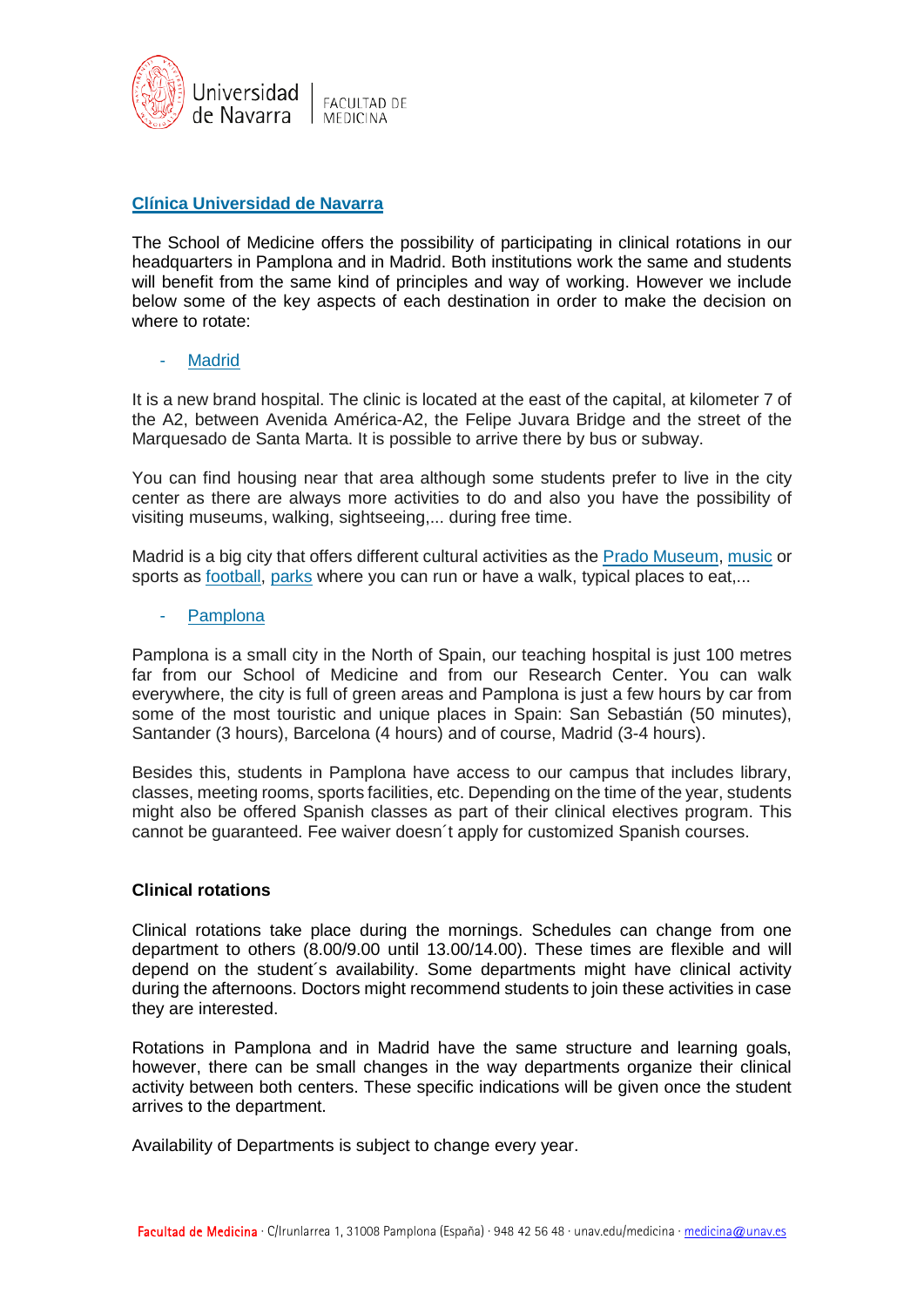

# **Departments available in Pamplona**

- Allergology and Immunology\*
- **Radiology\***
- Gynaecology and Obstetrics\*
- **Anaesthesiology\***
- Anaesthesiology Critical Care
- **General Surgery\***
- Plastic Surgery
- COT
- **ENT\***
- Cardiology
- Neurology
- **General Internal Medicine**
- Oncology
- Urology
- Paediatrics
- Endocrinology
- Digestive
- Dermatology (only July and August)
- Haematology
- Hepatology
- Nephrology
- Ophthalmology
- Psychiatry
- Infectious diseases

\*Recommended for students with basic level of Spanish.

### **Departments available in Madrid**

- Anesthesia
- Cardiology
- Surgical path (Urology, COT, Vascular Surgery, Dermatology)
- Medical path (Gastroenterology, Endocrinology, Neurology, Psychiatry)
- Gynecology and Obstetrics
- Internal Medicine
- Oncology/Hematology
- Pediatrics and Obstetrics (Newborns and emergencies)
- Radiology and advanced diagnosis methods (RX, TAX, Nuclear Medicine, Endoscopy)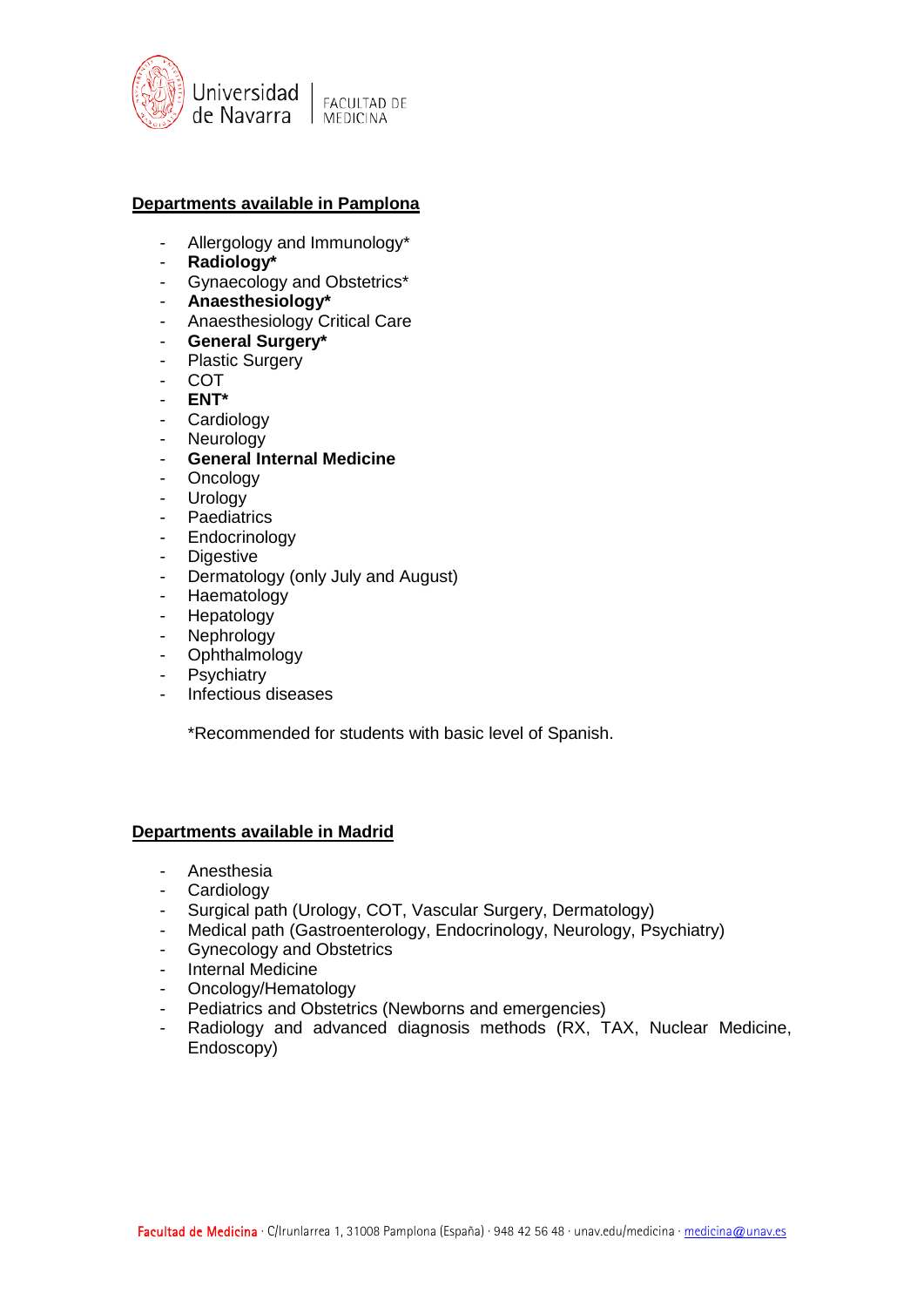

Dress code

Men and women must be in business professional attire, no casual clothing including: jeans, athletic shoes, sandals, etc. Long hair must be in a ponytail. Earrings and piercings are not allowed. Scrubs will be provided when needed.

Madrid: You will be provided a white lab coat.

Pamplona: You are requested to bring a white lab coat without any letter or badge.

Language requirements

Proficiency in Spanish is not required but highly recommended. We recommend students coming to rotate with us to have some level of Spanish (around a B2 level, that should be backed with a document by your university or coordinator or a certificate). This will guarantee that they take full advantage of the experience as well as have the chance of interacting with patients and understanding all the procedures.

**Rotation blocks** 

International students are requested to follow our rotation blocks and dates and we highly recommend the summer months. Applications to rotate for less than 1 month won´t be considered.

## **Where to live**

General Housing link: <https://www.unav.edu/en/web/guest/admission-and-financial-aid/housing>

# In Pamplona

We recommend students to live near the university and our teaching hospital. These areas include Barrio [Iturrama](https://www.google.com/maps/place/Barrio+Iturrama,+31007+Pamplona,+Navarra/@42.8053668,-1.6550817,16z/data=!3m1!4b1!4m5!3m4!1s0xd50925cf6aedba5:0xdb084ace143d2803!8m2!3d42.8061837!4d-1.6528694) and [Barrio Mendebaldea.](https://www.google.es/maps/place/Mendebaldea,+Pamplona,+Navarra/@42.8102205,-1.6787776,15z/data=!3m1!4b1!4m5!3m4!1s0xd50927bef4e3daf:0x4cdd1ec4ef290ded!8m2!3d42.809211!4d-1.6722716?hl=es) However, Pamplona is a small city so it is also possible to leave in other areas and use the bus to move around.

These are some recommendations about housing in Pamplona:

- Flats + services
	- o [CampusHome](http://www.campushome.es/)
	- o [Pamplonahouse.com](http://www.pamplonahouse.com/es/estancias-cortas-unav/)
	- o [University Booking](http://universitybooking.es/)
	- o [Unicasa](http://www.uni-casa.es/)
	- o [Unibooking](https://www.unibooking.es/)
	- Student's dorms
		- o [Camplus Pamplona](https://campluspamplona.es/)
		- o [Residencia María Emilia Riquelme](http://www.residenciariquelme.es/)
- Flats for rent
	- o [Conecta pisos](http://www.conectapisos.com/)
	- o [Cohousing Pamplona](http://www.cohousingpamplona.com/)
	- o [Airbnb](https://www.google.com/aclk?sa=l&ai=DChcSEwimr5SVvu3gAhXZmtUKHezdBtIYABAAGgJ3cw&sig=AOD64_2MPaFQ4rn0AsbCpvtmnf6Lhd1Bnw&q=&ved=2ahUKEwiWyY-Vvu3gAhUl3OAKHRSBAzkQ0Qx6BAgGEAE&adurl=)
	- Host family
		- o [palomacia@unav.es](mailto:palomacia@unav.es)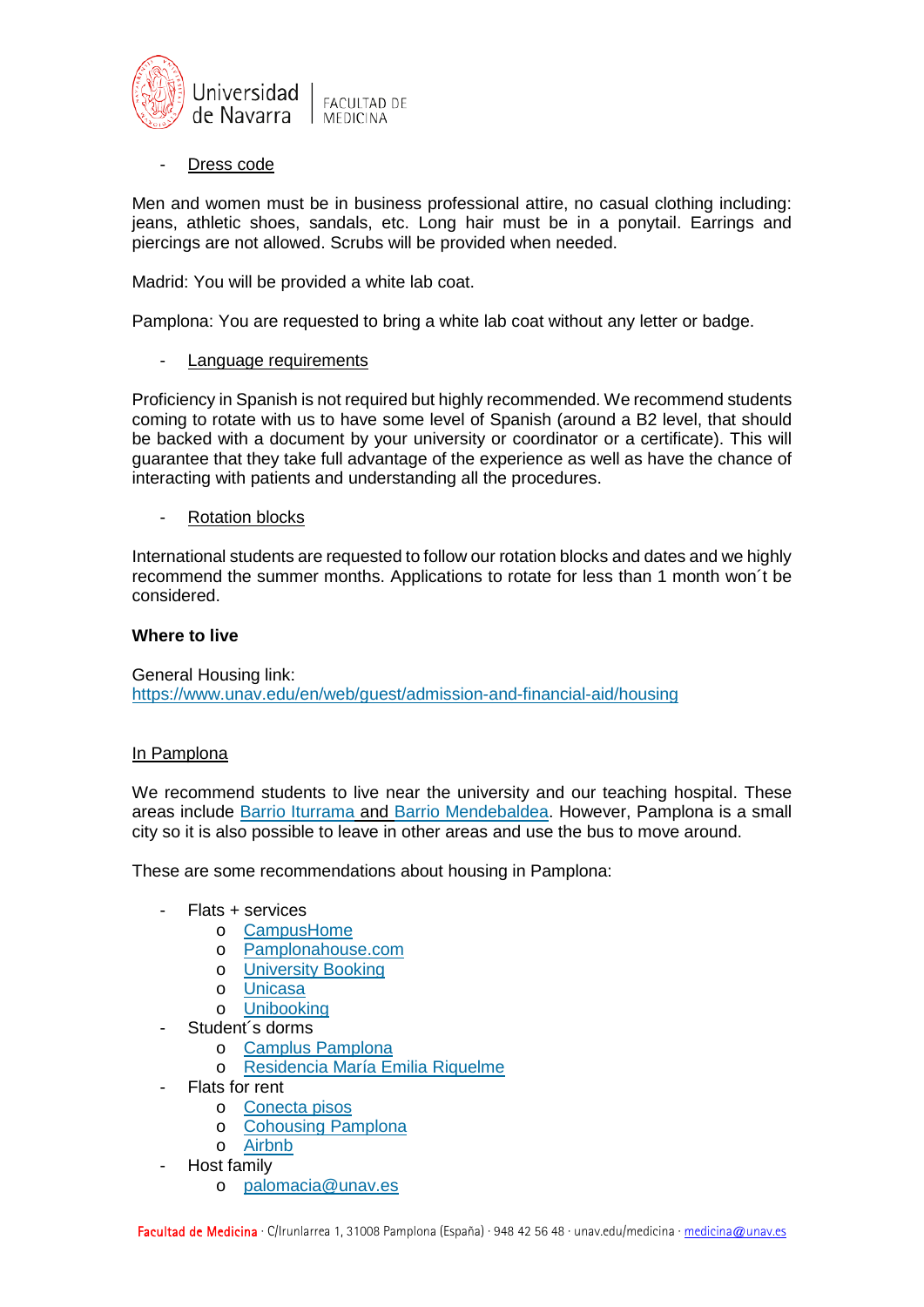

# In Madrid

As the hospital is in Avenida de América, we recommend living in the surroundings, since there is the bus 114 that has a stop in front of the entrance or around Line 5 of Metro Madrid [\(https://www.metromadrid.es/es/linea/linea-5,](https://www.metromadrid.es/es/linea/linea-5) Suances station is the stop for the hospital or Torre Arias). .

- Student´s dorms
	- o [Paseo de la Habana](https://www.resa.es/)
	- o [Club Universitario](https://club-universitario.es/)
	- o [Female Residence Santa Ana](http://www.residenciasantaana.com/)
	- o [Palacio de Barrada](https://palaciodebarradas.com/)
	- o [Smart Residences](https://smartresidences.es/)
	- o [The Residence in Madrid](https://www.theresidenceinmadrid.com/)
- Other options
	- o [Aluni.net](http://aluni.net/)
	- o [BCOME Paseo de la Habana](https://www.bcome.eu/bcome-paseo-de-la-habana/)
	- o [DFLAT Housing](http://www.dflathousing.com/centro/habitacion/220/residencia_la_palma)
	- o [My Sweet Home](http://mysweethome.es/)
	- o [PyR Solutions](http://pyr-solutions.com/)
- Hotel for short stays:
	- o The Meliá [Avenida de América Hotel](http://www.melia.com/es/hoteles/espana/madrid/melia-avenida-america/index.htm) is located 7 minutes walk from the Alumni Building (Postgraduate Center) and offers a special rate to its students for stays from Friday to Sunday.

## **Wifi**

In order to use the wifi network at the university students will be provided with an university´s email account. Instructions to set up the wifi can be found [here.](https://www.unav.edu/web/it/acceso-a-la-red)

## **Quick links**

**<https://www.unav.edu/en/alumnos/international-students> <http://www.renfe.com/> <https://www.infotuc.es/index.php/es/> <https://www.unav.edu/web/facultad-de-medicina> <https://www.cun.es/>**